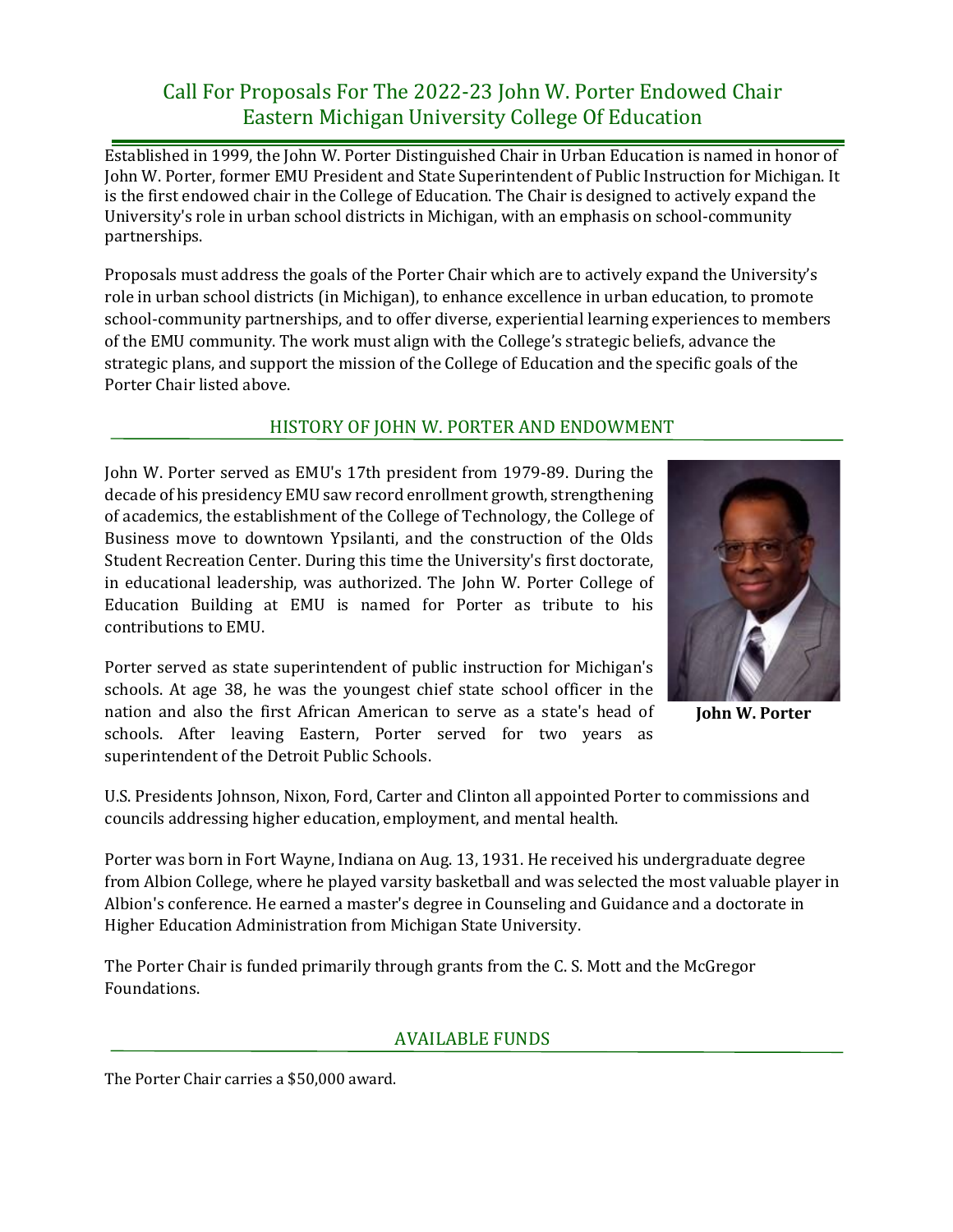Recipients of the Porter Endowed Chair receive a 12 month appointment. The appointment begins on July 1, 2022 and ends on June 30, 2023 at which time all activities and expenditures must be completed. The Chair must be resident on campus for some or all of the appointment period.

## PROGRAM PROPOSALS

Applications are due by the end of the day January 21, 2022.

#### **Goals**

- **1.** Actively expand the University's role in urban school districts (in Michigan)
- **2.** Enhance excellence in urban education
- **3.** Promote school-community partnerships
- **4.** Offer diverse, experiential learning experiences to members of the EMU community.

#### **Eligibility**

- 1. Applicants may come from academia, business, industry, government, or other related agencies and/or organizations. Strong preference is given to individuals holding a terminal degree (i.e., Ph.D., Ed.D.). If the Chair applicant is external to EMU, they must identify the expected time frame (days/weeks) that the chair will be present on the campus of Eastern Michigan University.
- 2. The proposal must demonstrate clear alignment with the strategic mission of the College [of Education](https://www.emich.edu/coe/about/coe-strategic-goals.php) and the specific goals of the Porter Chair.
- 3. The proposed project must actively and creatively engage the EMU community and in particular COE students in one or more of the following activities: research projects, publication of journal articles, service work, workshops, and conference presentations. All student projects must be overseen by the Porter Chair and/or the project coordinator. Descriptions of these projects should be included in the proposal.
- 4. Eastern Michigan University faculty members are eligible to serve as project coordinators. If a coordinator is included, the application must clearly identify the individual who will serve as the project coordinator and the individual who will be the Porter Chair.
- 5. All applicants must be eligible to work in the United States without Eastern Michigan University's sponsorship.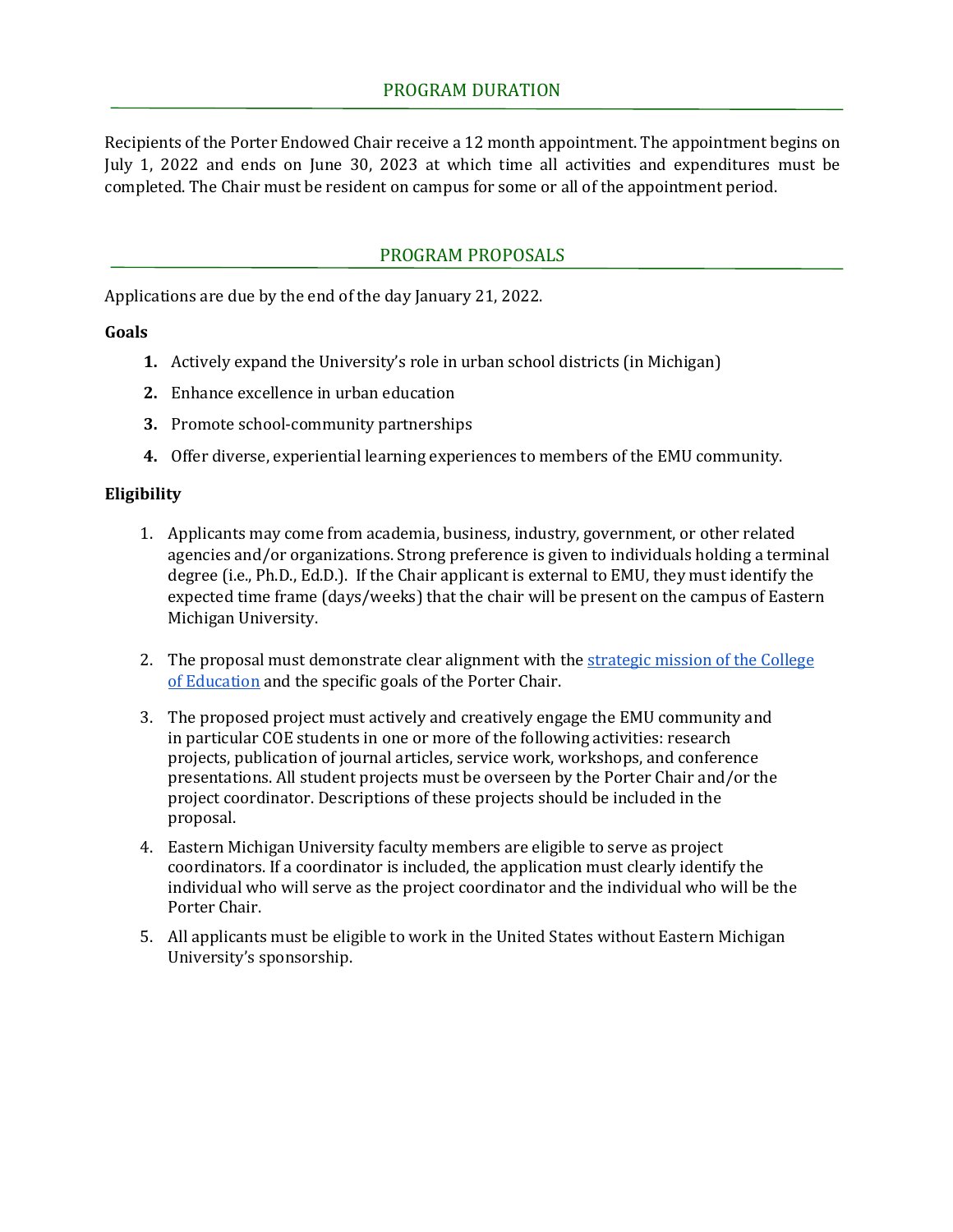# TIMELINE **TELEVISION**

The Porter Chair appointment is from July 1, 2022-June 30, 2023.

| December 3, 2021        | Call for proposals sent out                                       |
|-------------------------|-------------------------------------------------------------------|
| January 21, 2022        | Proposals due to the COE Dean by 5:00 p.m. EST                    |
| February 22, 2022       | Announcement of recipient                                         |
| July 1, 2022            | Porter Chair appointment begins                                   |
| Monthly July 2022- June | Porter Chair and Coordinator (if there is one) update the dean on |
| 2023                    | the activities related to the project                             |
| June 15, 2023           | All Porter Chair spending ends (to meet FY23 deadline of June     |
|                         | 30)                                                               |
| August 1, 2023          | Final report due to COE Dean                                      |

**To read more about the Porter Chair visit: [www.emich.edu/coe/porterchair](http://www.emich.edu/coe/porterchair)**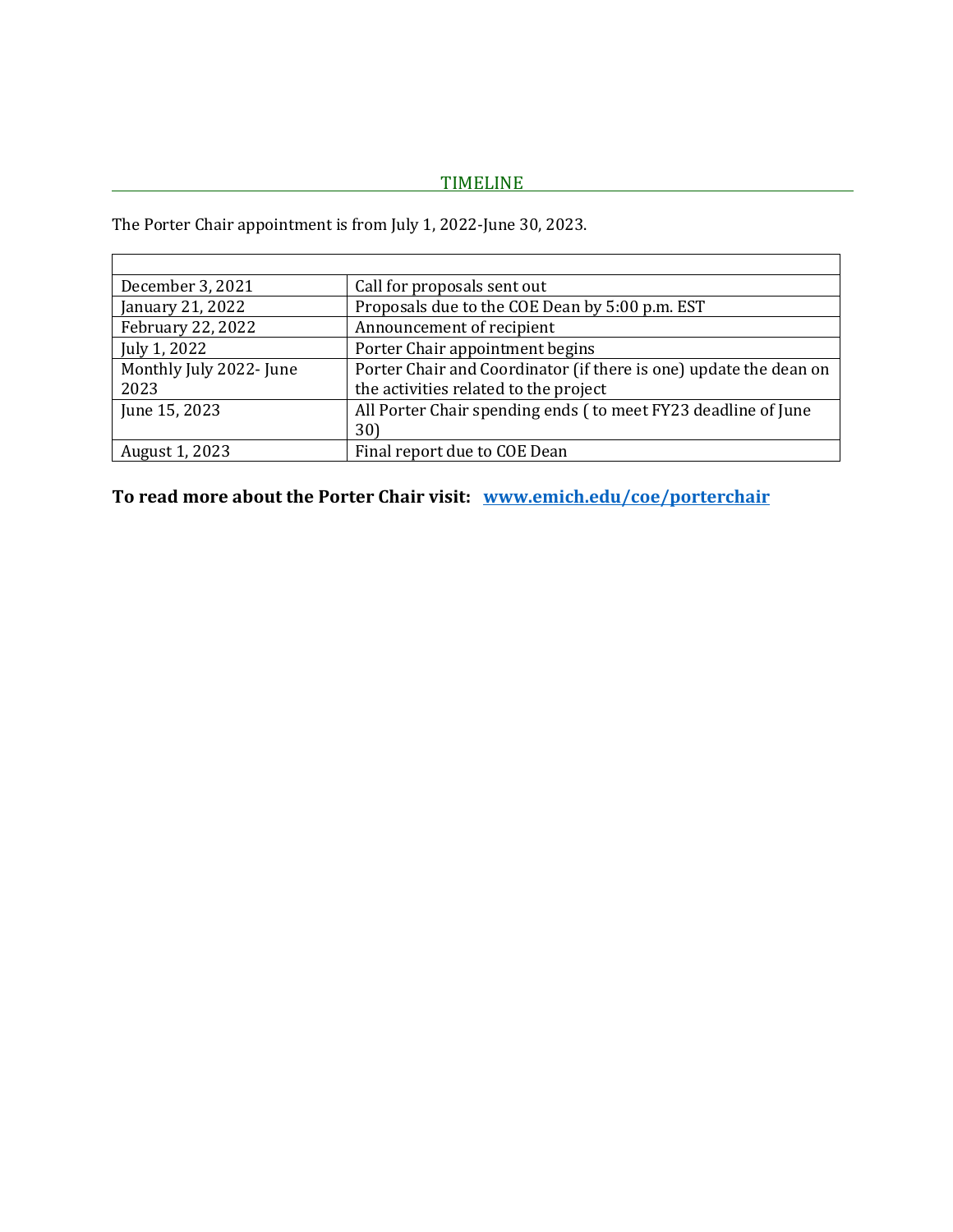## **Use th[e PORTER CHAIR PROPOSAL FORM](https://www.emich.edu/coe/about/endowed-chairs/porter-chair-proposal-form.php) to submit your application**

Overview of Proposal Content

- 1. Abstract: Include Project title, name, institutional affiliation and contact information of the Porter Chair applicant and Project Coordinator (if applicable). 2,000 word max
- 2. Overview of the proposed project and the experiences of applicants (chair and coordinator if used) relevant to this project. Include the purpose of any external speakers if they are part of this proposal. 2,500 word max
- 3. Measurable metrics gathered to show accomplishment of project objectives, anticipated outcome of the project
- 4. Timeline
- 5. Specifics of project activities
- 6. Plan for dissemination of project results
- 7. Budget (request up to \$50,000): The Porter Chair must spend the funds in the categories and amounts submitted unless changes to the budget are approved by the Dean prior to the differing expenditures.
	- a. Personnel costs<sup>[1](#page-3-0)</sup> (Chair, Coordinator, graduate assistants, hourly student or other workers)
	- b. Costs associated with external speakers or collaborators, if there are any (honorarium, travel, lodging, per diem, other related expenses)
	- c. Chair and coordinator travel1 (and to what conference)
	- d. Materials and supplies (operational and dissemination costs)
	- e. Funds from this award may not be used for equipment purchases nor for paying EMU faculty for activities that are part of their normal workload.
- 8. Appendices
	- a. Curriculum Vita for Chair and coordinator (if one is being requested)
	- b. Biographical sketches for each collaborator or speaker
	- c. Letters of Support from:
		- Named Chair and Project Coordinator's Department or Unit Chair
		- Named Chair and Project Coordinator's College Dean (only if chair and/or coordinator applicants are not part of the COE at EMU)
		- Collaborators (if collaborators are part of the proposal)

## **Submission Specifications**

- Applications should be submitted electronically no later than 5:00 PM on Friday January 21, 2022 using the [PORTER CHAIR PROPOSAL FORM.](https://www.emich.edu/coe/about/endowed-chairs/porter-chair-proposal-form.php)
- Incomplete or late applications are not accepted

<span id="page-3-0"></span> <sup>1</sup> The Porter chair, and if used, the project coordinator, can support their work with release time (at the PTL replacement cost) and travel for conference presentations related to the proposed project.